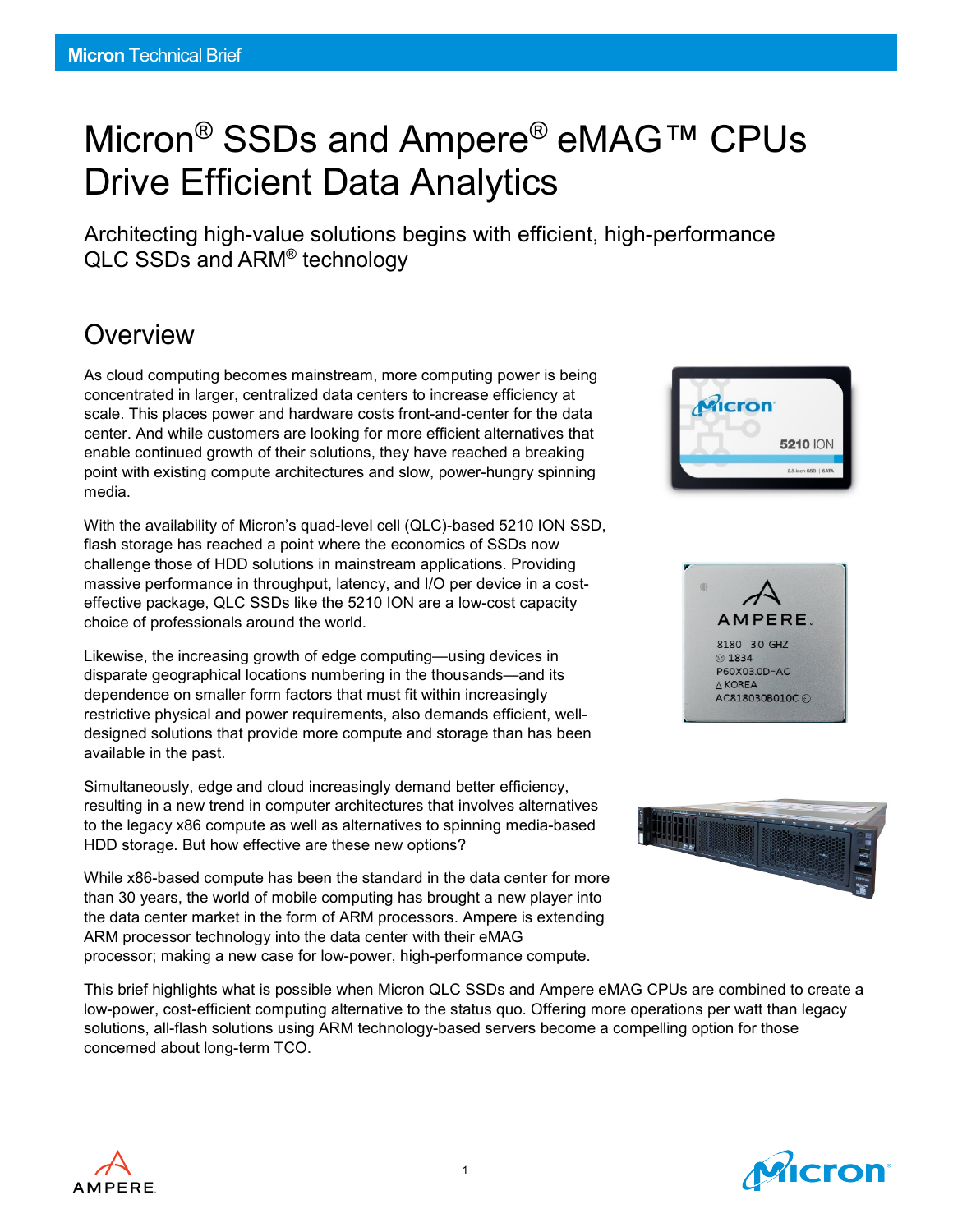### All Flash vs. HDD and eMAG ARM vs. x86 Servers

This brief looks at the value of QLC SSDs vs. legacy 10K RPM HDDs and how an eMAG server-based solution compares to an equivalent x86 server-based configuration when running a common cloud-centric application—the Apache Cassandra® NoSQL database scale-out solution. To make these comparisons, we use the industry accepted Yahoo! Cloud Serving Benchmark (YCSB) family of tests.

Using this framework, we make two comparisons:

- Micron SATA SSDs using QLC vs. 10K RPM SATA HDDs
- Ampere eMAG ARM processor-based servers vs. x86 servers

### QLC NAND Brings Competition to Legacy HDD-based Solutions

Building solutions that minimize TCO traditionally involve using lower-cost HDDs as the primary storage. The challenge with this is, lower TCO is not always attainable due to the low performance of individual HDDs.

HDD-based solutions increase performance by adding numerous drives to boost overall I/O performance to acceptable levels. This results in two things: an increase in the number of servers that are required to host the larger number of HDDs and an increase in power and excess capacity, both of which negate the lower cost of the HDDs and thus minimize the TCO advantages.

With the release of the latest in flash technology, QLC NAND, Micron has changed the TCO game. QLC SSDs offer I/O performance orders of magnitude better than HDDs, enabling deployment of fewer drives, better utilizing higher capacity, and thus reducing higher server demand. The result is improved overall solution performance and lower operating cost—better TCO.

To illustrate this, we executed several YCSB benchmark tests against identical Cassandra database clusters that differed only in the storage solution:

- 4X 1.92TB Micron 5210 ION SATA SSDs using QLC NAND
- 4X 2.4TB enterprise hybrid SAS HDDs using 10K RPM speeds

The following figures show database operations per second and average operations per WATT of power consumed.

Reviewing the results, we expected the SSD configuration would be much faster than the HDD configuration, and that was validated here. Depending on the workload profile, we experienced up to a 39X improvement in operations completed per second with an equivalent level of power efficiency. Because of the much higher performance of SSDs, the power efficiency—the number of operations per WATT of power consumed—goes up significantly. The results show SSD I/O performance an order of magnitude faster than HDDs, enabling you to get more work done with fewer servers, fewer drives, and thus less power.

Figure 1 and tables 1 and 2 illustrate the results, organized by YCSB workload. (A brief workload description and use cases are presented later in this brief.)



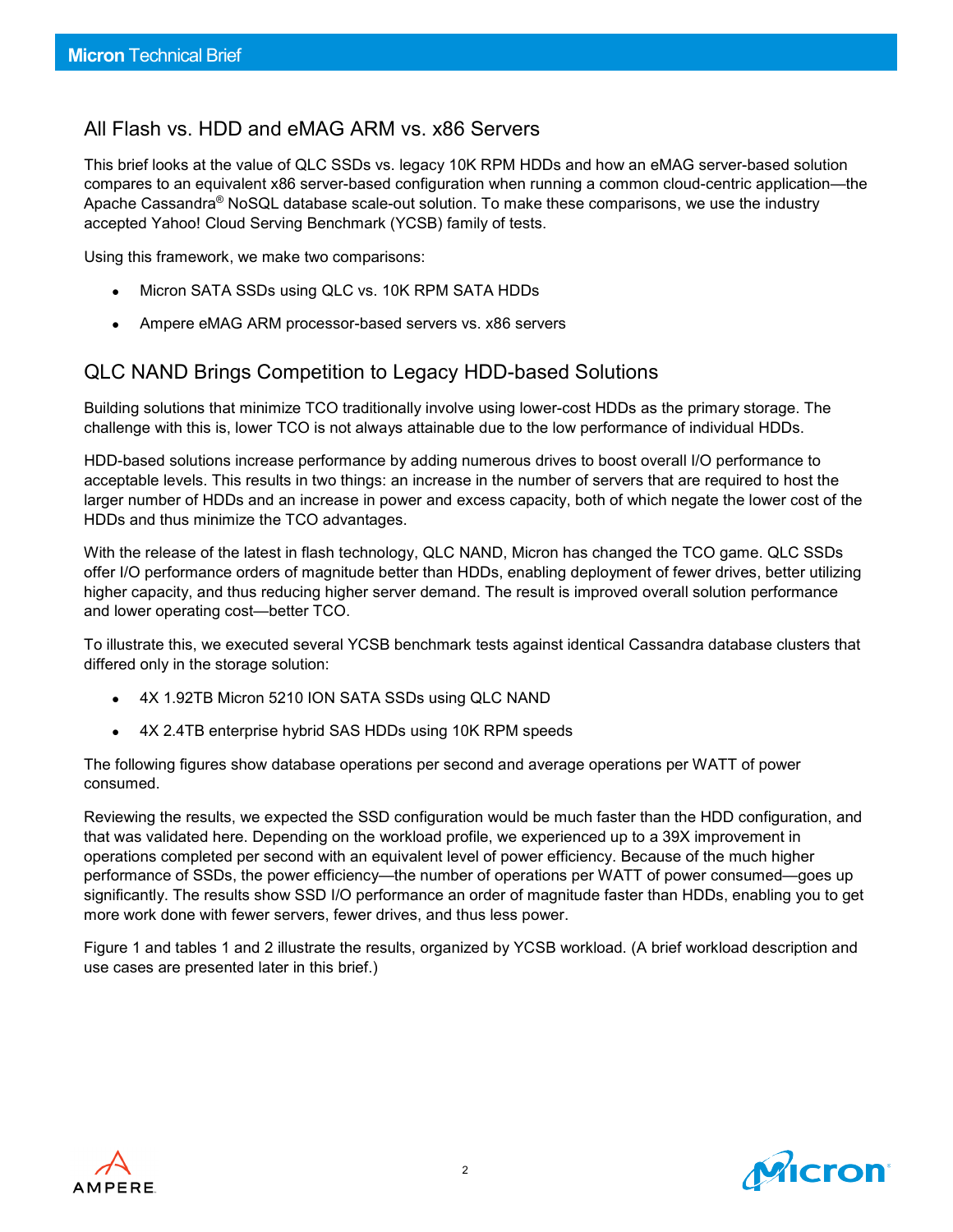

*Figure 1a and 1b: Micron 5210 SSD (Blue) vs. 10K RPM HDDs (Gray) for Cloud-centric Workloads Comparison*

| <b>10K RPM HDD</b> | <b>Micron 5210 ION</b> |
|--------------------|------------------------|
| 1436               | 24,766                 |
| 776                | 29,763                 |
| 737                | 28,908                 |
| 3167               | 38,219                 |
| 767                | 12,580                 |
|                    |                        |

*Table 1: Total Database Operations for Cloud-centric Workloads: HDD vs. SSD*

| <b>YCSB Workload</b> | <b>10K RPM HDD</b> | Micron 5210 ION |
|----------------------|--------------------|-----------------|
| <b>Workload A</b>    | 3 Ops/Watt         | 49 Ops/Watt     |
| <b>Workload B</b>    | 1.5 Ops/Watt       | 56 Ops/Watt     |
| <b>Workload C</b>    | 1.5 Ops/Watt       | 55 Ops/Watt     |
| <b>Workload D</b>    | 1.7 Ops/Watt       | 75 Ops/Watt     |
| <b>Workload F</b>    | 1.5 Ops/Watt       | 26 Ops/Watt     |

*Table 2: Operations per Watt for Cloud-centric Workloads: HDD vs. SSD* 



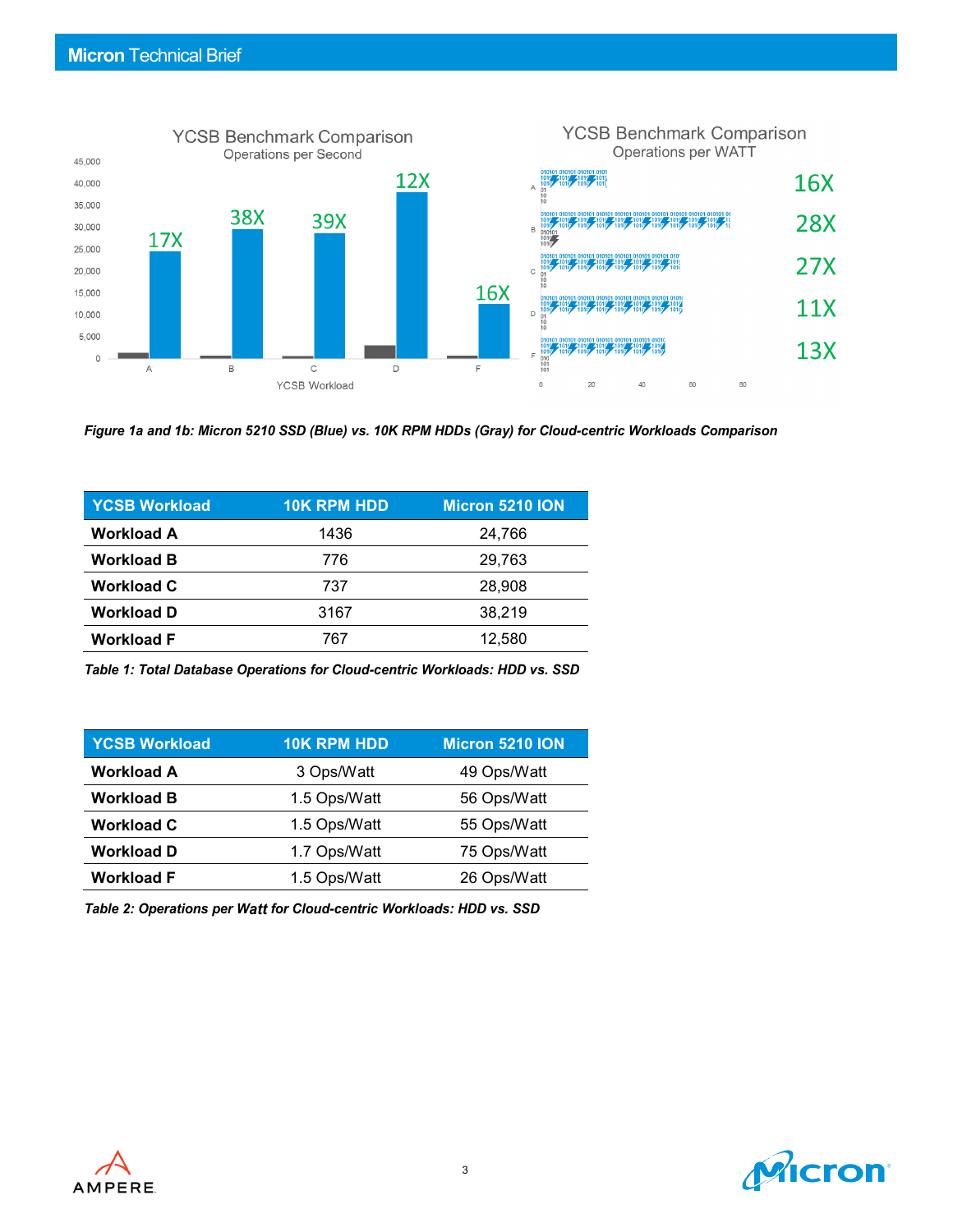## Ampere eMAG Offers Efficient, Cost-Effective Performance for the Cloud

While storage performance and efficiency are major contributors to overall solution performance and cost, an equally impactful component of any solution is the server. To understand this, we next looked at how newly available Ampere eMAG CPU-based servers might impact the overall success of a cloud infrastructure. Ampere eMAG provides new opportunities to build efficient, lower-cost platforms for cloud-centric solutions.

The ARM processor-based eMAG and legacy x86 servers in our testing used an identical all-flash 5210 ION storage configuration. We used a Lenovo® HR350A server, powered by the Ampere eMAG processor, which provides 32 single-threaded 64-bit ARMv8 cores in a single socket design. For comparison, the x86 servers used a common dual-socket implementation, providing a total of 28 hyper-thread 64-bit cores for a total of 56 threads per server. Each cluster consisted of four Cassandra database nodes. (For more details, refer to the "How We Tested" section at the end of this brief.)

As the data below shows, Ampere eMAG CPUs provide the performance and efficiency demanded by enterpriseclass analytics solutions when compared to legacy x86 based solutions of similar design in terms of database operations per second, database operations per CPU thread, and database operations per watt (W) of power consumed.

Figure 2 illustrates that eMAG processor-based servers can provide similar performance to that of a legacy x86 based solution. The x86 cluster exceeded the Ampere eMAG server performance on three YCSB workloads, but the eMAG server cluster outperformed the x86 solution on workloads that were heavily dependent on reads vs. writes or updates.



*Figure 2: Cassandra Database Performance Comparison of eMAG vs. x86 Architectures for Cloud-centric Workloads*

Where eMAG really shows its value is operational efficiency. When we compare database operations executed on a per-thread basis, the ARM processor-based solution exceeded that of the x86 solution for every workload. Operations per thread was improved using eMAG by up to 3X depending on workload (Figure 3).



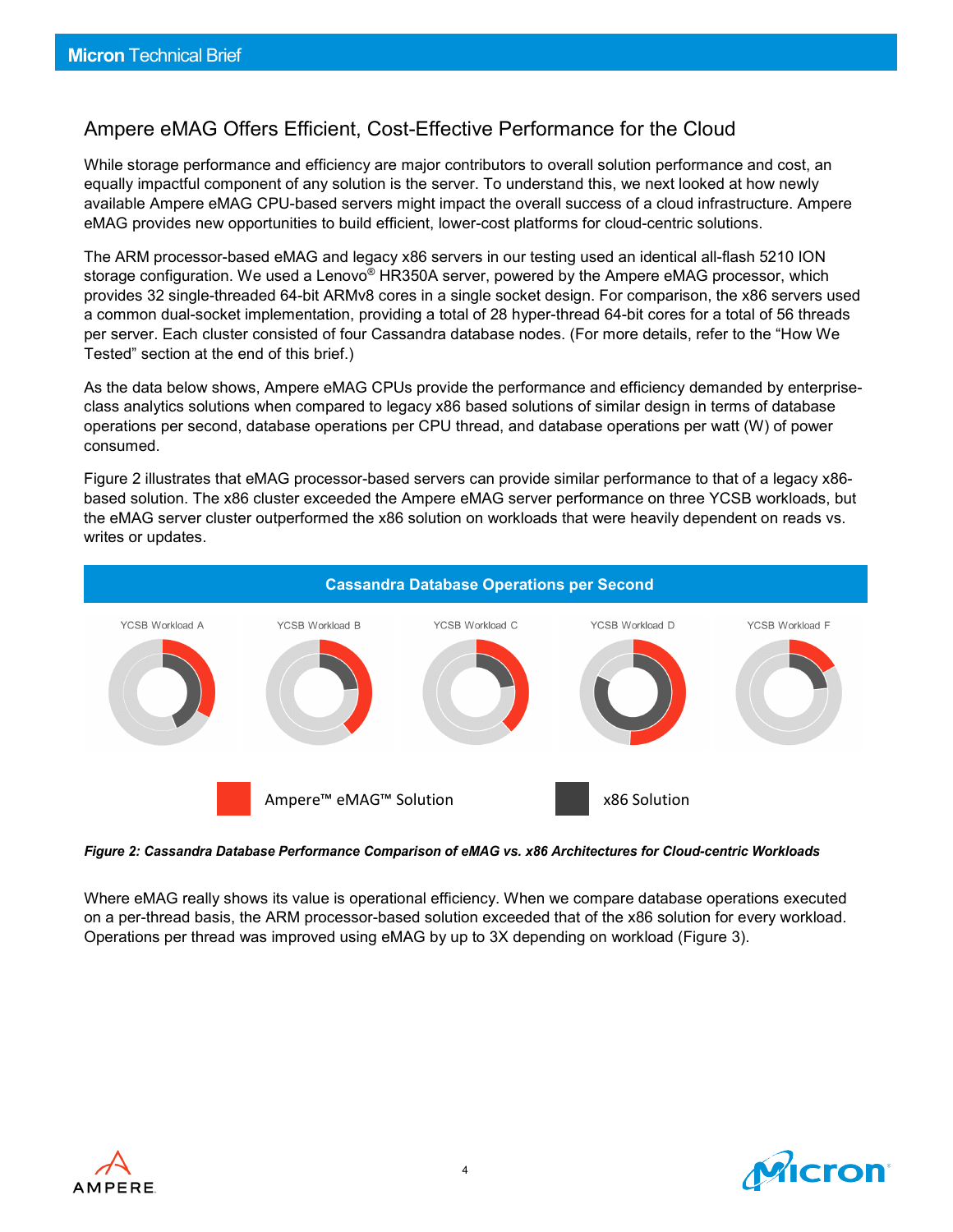

*Figure 3: Compute Efficiency Comparison of eMAG vs. x86 Architectures for Cloud-centric Workloads*

The amount of processing achieved per watt of power consumed speaks well of the eMAG processor's low-power design. As shown in Figure 4, each YCSB workload showed significantly better power efficiency for ARM vs. x86 based solutions. As dependence on reads increased (Workloads B and C), eMAG showed a 3X gain in Cassandra operations per watt of power consumed.



*Figure 4: Power Efficiency Comparison of eMAG (Red) vs. x86 Architectures (Gray) for Cloud-centric Workloads*



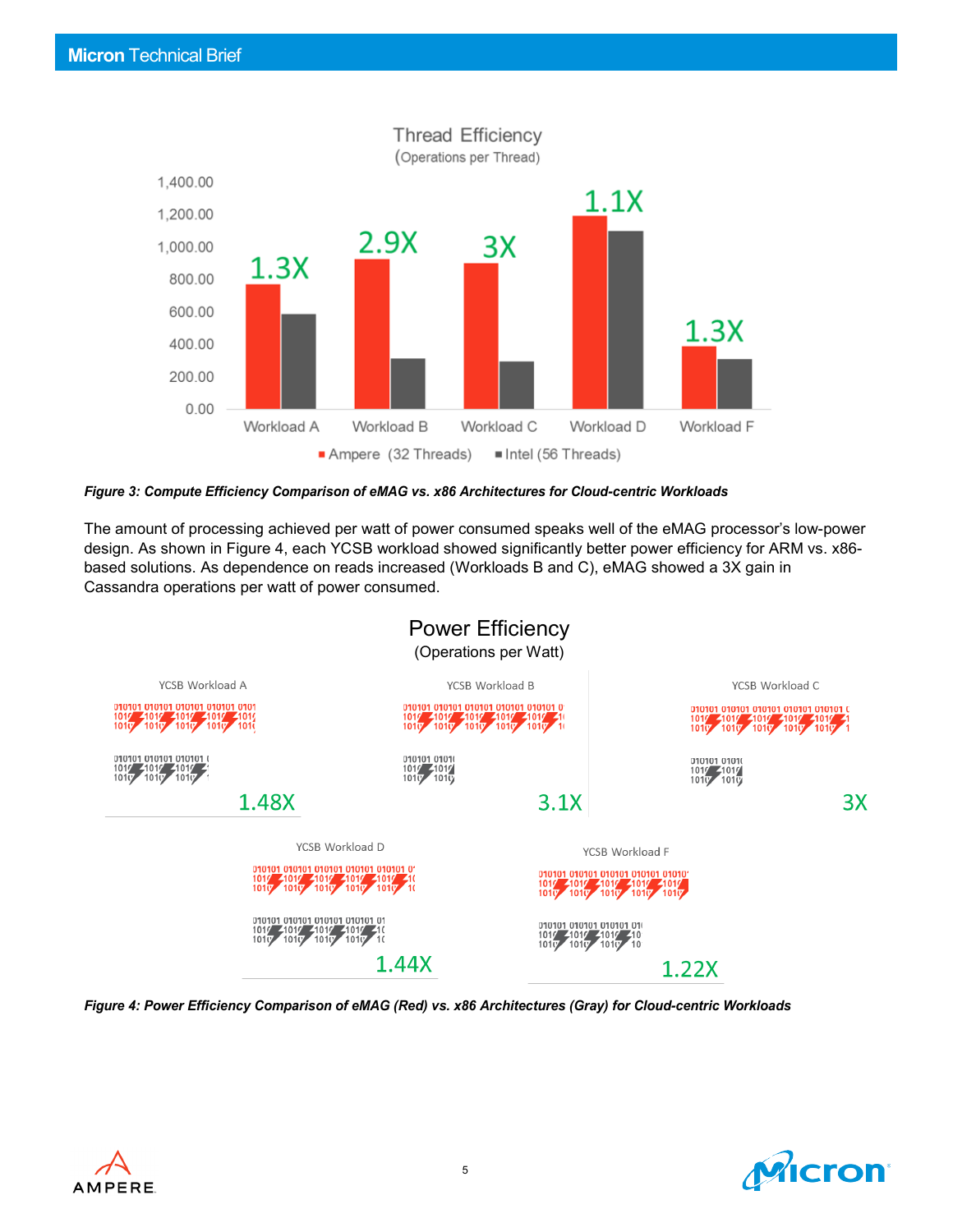|                      |            | <b>Database Operations per Second</b> |                            | <b>Database Operations per Thread</b> |  |
|----------------------|------------|---------------------------------------|----------------------------|---------------------------------------|--|
| <b>YCSB Workload</b> | <b>x86</b> | <b>Ampere eMAG</b>                    | <b>x86</b><br>(56 Threads) | <b>Ampere eMAG</b><br>(32 Threads)    |  |
| <b>Workload A</b>    | 33,013     | 24,766                                | 589.52                     | 773.94                                |  |
| <b>Workload B</b>    | 17,701     | 29,763                                | 316.09                     | 930.09                                |  |
| <b>Workload C</b>    | 16.854     | 28,908                                | 300.96                     | 903.38                                |  |
| <b>Workload D</b>    | 61.647     | 38.219                                | 1100.84                    | 1194.34                               |  |
| <b>Workload F</b>    | 17,506     | 12.580                                | 312.61                     | 393.13                                |  |

*Table 3: Total Database Operations for Cloud-centric Workloads: x86 vs. eMAG* 

| <b>YCSB Workload</b> | <b>x86</b> | <b>Ampere eMAG</b> |
|----------------------|------------|--------------------|
| <b>Workload A</b>    | 33 Ops/W   | 49 Ops/W           |
| <b>Workload B</b>    | 18 Ops/W   | 56 Ops/W           |
| <b>Workload C</b>    | 18 Ops/W   | 55 Ops/W           |
| <b>Workload D</b>    | 61 Ops/W   | 75 Ops/W           |
| <b>Workload F</b>    | 18 Ops/W   | 26 Ops/W           |

*Table 4: Operations per Watt for Cloud-centric Workloads: x86 vs. eMAG* 

## The Bottom Line

As more businesses rely on big data analytics and build out cloud-centric solutions, which can be heavily dependent on read disk operations, solutions built using ARM processor-based technology—such as the Ampere eMAG CPU—can have an distinct advantage. Ampere eMAG servers provide the expansion and performance of legacy x86 solutions while lowering power consumption to create a very compelling solution for big data and cloud-centric solutions. When combined with the additional benefits of low-cost, high-performance SSDs—such as the Micron 5210 ION, designed specifically for read-centric solutions—the benefits become even greater.

This brief demonstrates the ARM processor-based Ampere eMAG processor provides better efficiency for readcentric workloads. For workloads where x86 raw performance exceeded that of ARM, the power efficiency and thread efficiency benefit provided by eMAG CPUs compensate for potentially having to deploy additional nodes to come to parity with x86 for those workloads.



Learn more about the Micron 5210 ION and the complete line of Micron NVMe SSDs at [www.micron.com.](https://www.micron.com/products/solid-state-drives/bus-interfaces/nvme-ssds)

Learn more about the Ampere eMAG family of solutions at [www.amperecomputing.com.](http://www.amperecomputing.com/)



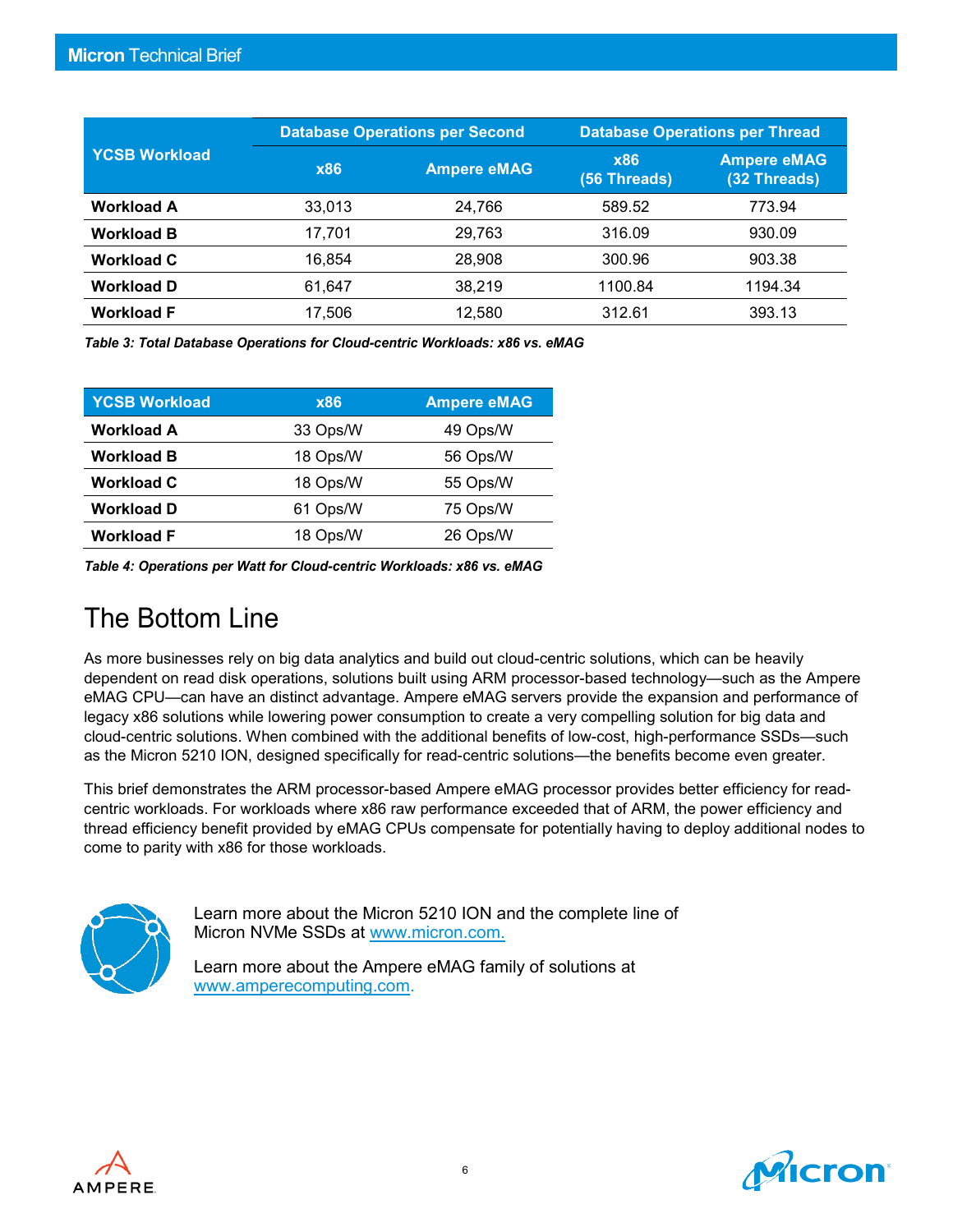## How We Tested

The testing methodology for this brief attempts to represent a real world deployment and usage scenario for a Cassandra database.

- Four database nodes in cluster configuration
- 1TB database size distributed across all nodes of cluster resulting in the configuration shown in Table 5
- Replication factor for the database set to 3 (3TB of data stored across all nodes in cluster)

| <b>Server</b>      | <b>Capacity</b> | <b>Tokens</b> | <b>Percent Owned</b> |
|--------------------|-----------------|---------------|----------------------|
| node01             | 752.66 GB       | 256           | 73.3%                |
| node <sub>02</sub> | 772.52 GB       | 256           | 75.2%                |
| node03             | 783.19 GB       | 256           | 76.3%                |
| node04             | 771.34 GB       | 256           | 75.1%                |

#### *Table 5: Data Distributions for Cassandra Database Nodes*

The database was initially created by utilizing the load parameter of YCSB workload A, generating a dataset of approximately 3TB when including replication. The database is then backed up to a separate location over an NFS mount point for quick reload of data between test runs. For each configuration under test, we restored the database from this backup to start every test from a consistent state.

All SSDs were restored to fresh out of box (FoB) state and preconditioned before measurement.

For each cluster configuration (ARM and x86), we tested a variety of thread count settings to determine where each workload reached maximum performance. We then chose a thread count to run longer tests for each workload. For this brief, the best performance, as measured by average latency vs. YCSB throughput, was used.

The tests for each of these workloads ran three times for one hour each. The results of these three test runs were then averaged to obtain the final results.

Test measurement used dim\_STAT to capture statistics on the server running Cassandra. It captures IOStat, VMStat, mpstat, network load, processor load, and several other statistics. dim\_STAT was configured to capture statistics on a 10-second interval.